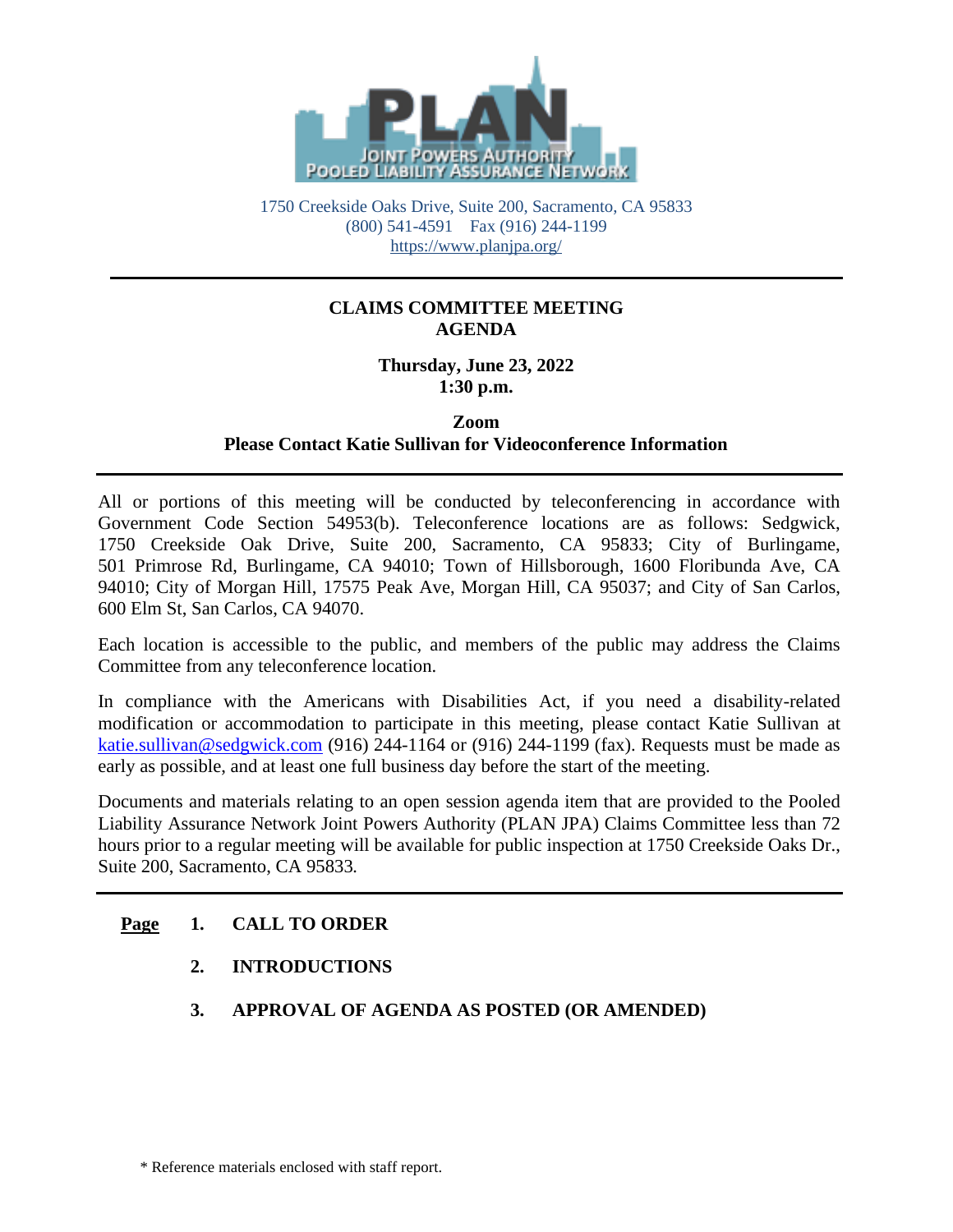**Page 4. PUBLIC COMMENTS** - The Public may submit any questions in advance of the meeting by contacting Katie Sullivan at: katie.sullivan@sedgwick.com. This time is reserved for members of the public to address the Committee relative to matters of the Claims Committee not on the agenda. No action may be taken on non-agenda items unless authorized by law. Comments will be limited to five minutes per person and twenty minutes in total.

### **5. CONSENT CALENDAR**

If a Committee member would like to discuss any item listed, it may be pulled from the Consent Calendar.

**4** \*A. Minutes from the April 28, 2022, Claims Committee Meeting

*Recommendation: Staff recommends the Claims Committee approve the Consent Calendar*

### **6. CLOSED SESSION**

- A. Pursuant to Government Code Section 54956.95(a), the Committee will hold a closed session to discuss the following claims:
	- Sanchez v. City of Atherton
	- Huynh v. City of Half Moon Bay
	- Estate of Susana Glorioso, et al v. City of Millbrae
	- Bryan Calles v. City of San Carlos
- B. Pursuant to Government Code Section 54957.1, the Committee will report in open session any reportable action taken in closed session.

### **7. CLOSING COMMENTS**

This time is reserved for comments by Claims Committee members and/or staff and to identify matters for future Claims Committee business.

- A. Claims Committee
- B. Staff
- **8. ADJOURNMENT**

#### **NOTICES:**

➢ The next Claims Committee meeting will occur on Thursday, July 28, 2022, at 1:30pm via videoconference.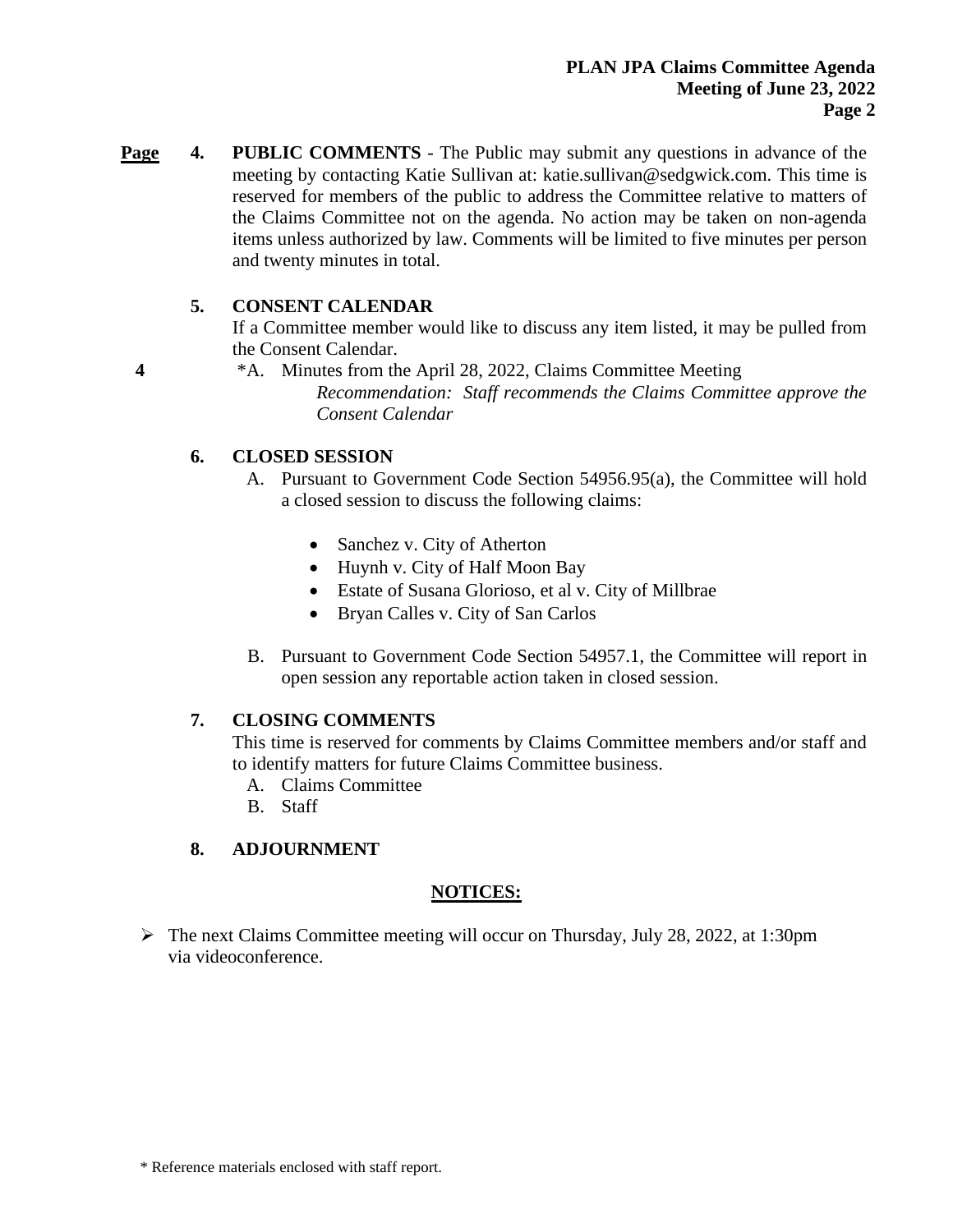# **PLAN JPA CLAIMS COMMITTEE MEETING**

# **April 28, 2022**

**Agenda Items 5.A**

### **CONSENT CALENDAR**

#### **SUBJECT: Consent Calendar**

#### **BACKGROUND AND HISTORY:**

The Consent Calendar consists of items that require approval or acceptance but are selfexplanatory and require no discussion. If a Committee member would like to discuss any item listed, it may be pulled from the Consent Calendar.

#### **STAFF RECOMMENDATION:**

*Staff recommends the Claims Committee approve the Consent Calendar.*

### **REFERENCE MATERIALS ATTACHED:**

A. Minutes from the April 28, 2022, Claims Committee Meeting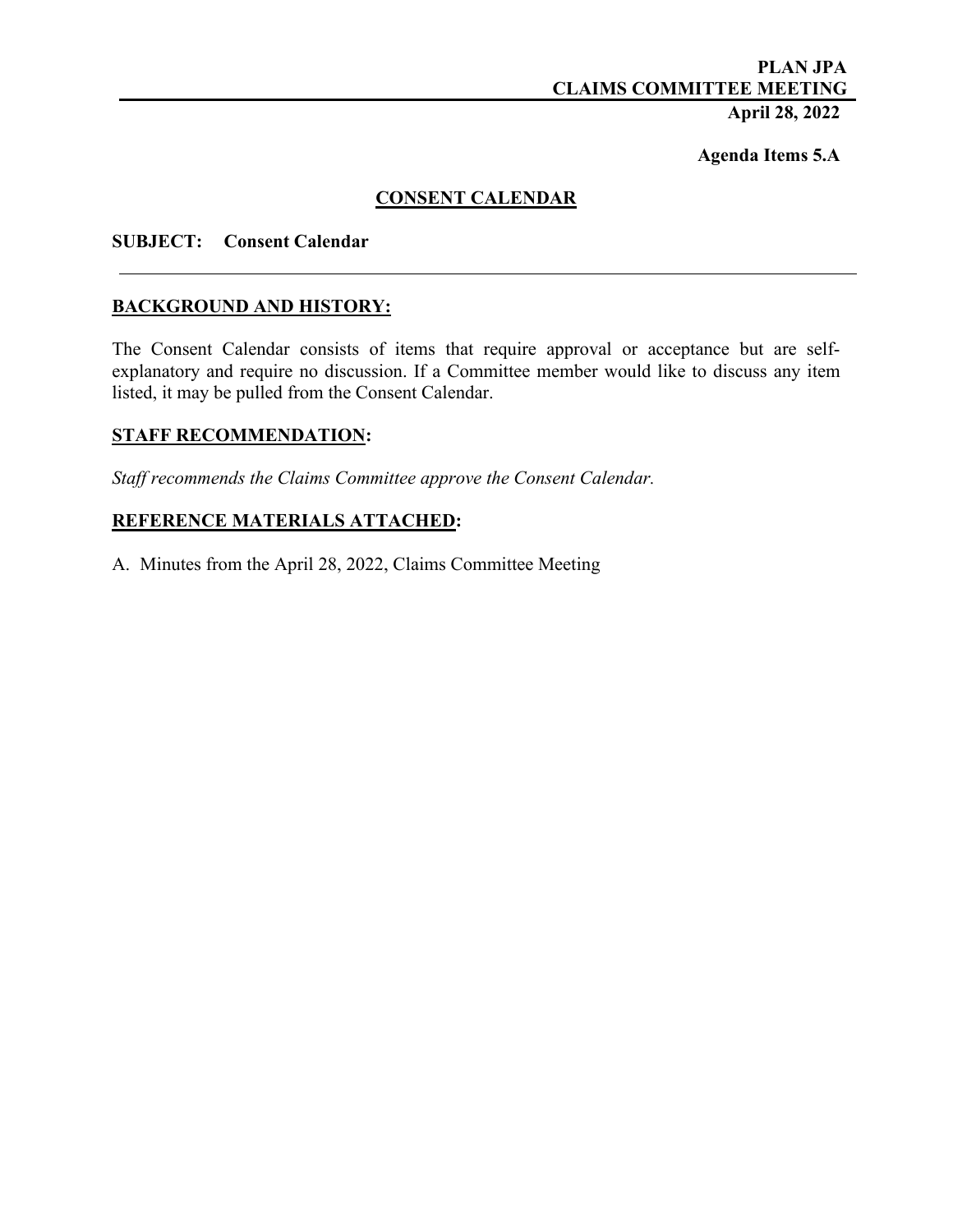# **POOLED LIABILITY ASSURANCE NETWORK JOINT POWERS AUTHORITY (PLAN JPA)**

# **MINUTES OF THE CLAIMS COMMITTEE MEETING OF APRIL 28, 2022**

A regular meeting of the Claims Committee was held on April 28, 2022, via videoconference.

| <b>MEMBERS PRESENT:</b> | Donald Larkin, Chair, Morgan Hill                    |
|-------------------------|------------------------------------------------------|
|                         | Ann Ritzma, Hillsborough                             |
|                         | Michael Guina, Burlingame                            |
|                         | Marc Zafferano, San Bruno                            |
|                         | Rebecca Mendenhall, San Carlos                       |
| <b>MEMBERS ABSENT:</b>  | Robert Schultz, Los Gatos                            |
| <b>OTHERS PRESENT:</b>  | Jon Paulsen, PLAN JPA General Manager                |
|                         | Katie Sullivan, PLAN JPA Assistant General Manager   |
|                         | Susan DeNardo, PLAN JPA Litigation Manager           |
|                         | Eric Dahlen, Sedgwick (Left after Agenda Item 6.A)   |
|                         | Greg Rubens, Board Counsel (Arrived during Item 4.A) |

#### **1. CALL TO ORDER:**

The Regular Meeting of the PLAN JPA Claims Committee meeting was called to order at 1:30 p.m.

### **2. INTRODUCTIONS:**

A roll call was taken and it was determined there was a quorum present. Jon Paulsen, General Manager, introduced Eric Dahlen as Senior Consultant.

### **3. APPROVAL OF THE AGENDA AS POSTED (OR AMENDED):**

*Agenda was approved as posted.* 

### **4. PUBLIC COMMENTS:**

None.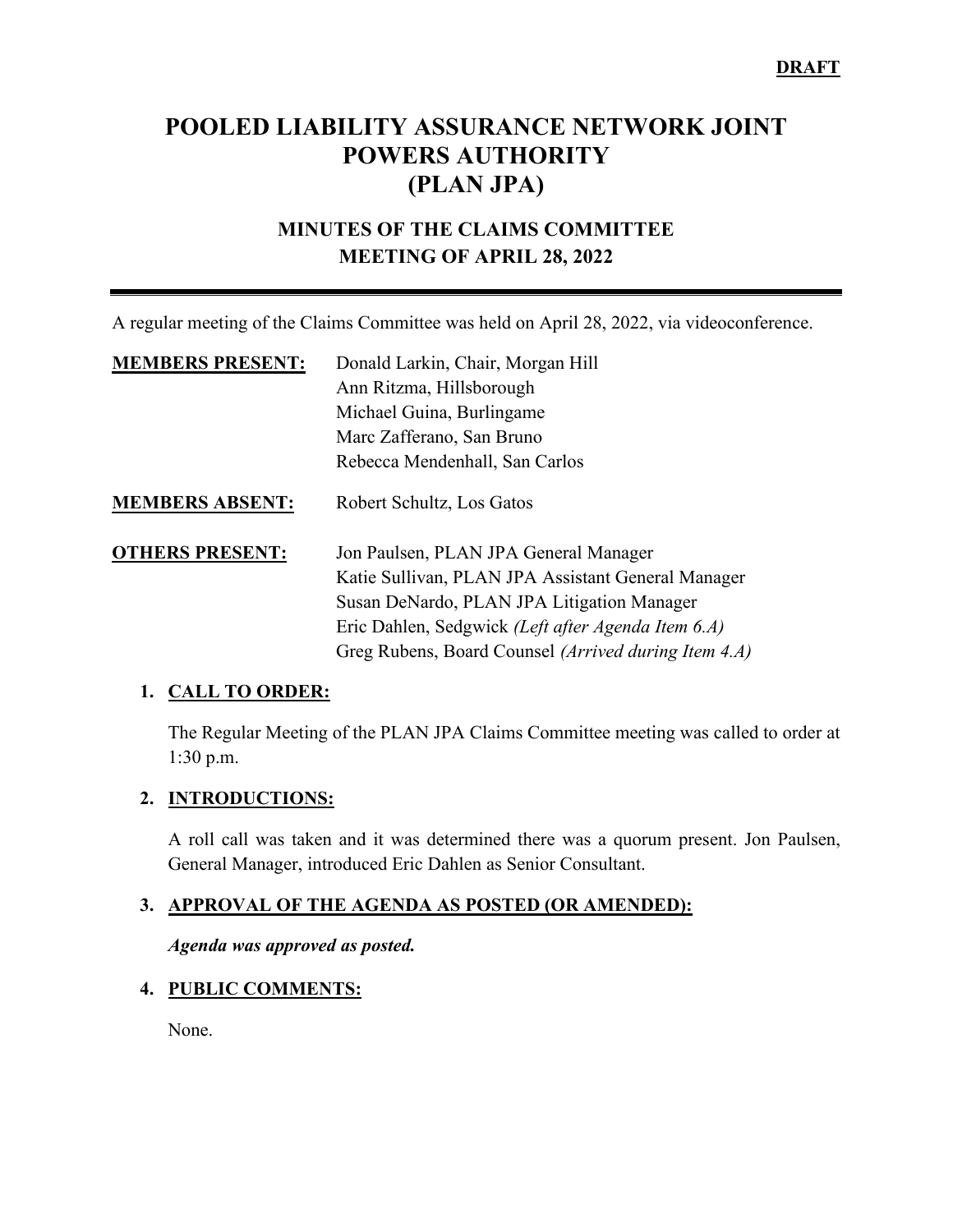### **5. CONSENT CALENDAR:**

*Ann Ritzma moved to approve the following items: A) Minutes from the March 24, 2022, Claims Committee Meeting. Rebecca Mendenhall seconded the motion. A roll call vote was taken and the motion passed unanimously by Donald Larkin, Ann Ritzma, Michael Guina, Marc Zafferano, and Rebecca Mendenhall.*

### **6. CLAIMS MATTERS:**

#### **A. Consideration of Attorney Representation**

Susan DeNardo, Litigation Manager, informed the Committee the City of Cupertino requested attorneys Yuchih Pearl Kan, Joseph Sep Petta, and Marlene Dehlinger to represent them in the Huang Family v. City of Cupertino claims.

The attorneys are not currently on PLAN JPA's approved Defense Counsel list; however, the City has used them to assist with its defense with respect to the Huang family claims to date. The firm agreed to follow PLAN JPA's Litigation Guidelines.

*Ann Ritzma moved to approve the request from the City of Cupertino to utilize Yuchih Pearl Kan, Joseph Sep Petta, and Marlene Dehlinger for the Huang Family v. City of Cupertino claims. Rebecca Mendenhall seconded the motion. A roll call vote was taken and the motion passed unanimously by Donald Larkin, Ann Ritzma, Michael Guina, Marc Zafferano, and Rebecca Mendenhall.* 

### **7. CLOSED SESSION:**

- A. The Committee convened to closed session, pursuant to Government Code section 54956.95(a) at 1:36 p.m. to discuss the following claims:
	- Huang Family v. City of Cupertino
	- Patricia Lee v. City of Pacifica
	- Joo Sik Choe v. City of San Bruno
	- Bryan Calles v. City of San Carlos
	- Awash/Khalif v. Town of Tiburon
- B. Pursuant to Government Code Section 54957.1, the Committee reconvened to open session at 1:59 p.m. The following actions were taken under closed session:

#### *No reportable action was taken during closed session.*